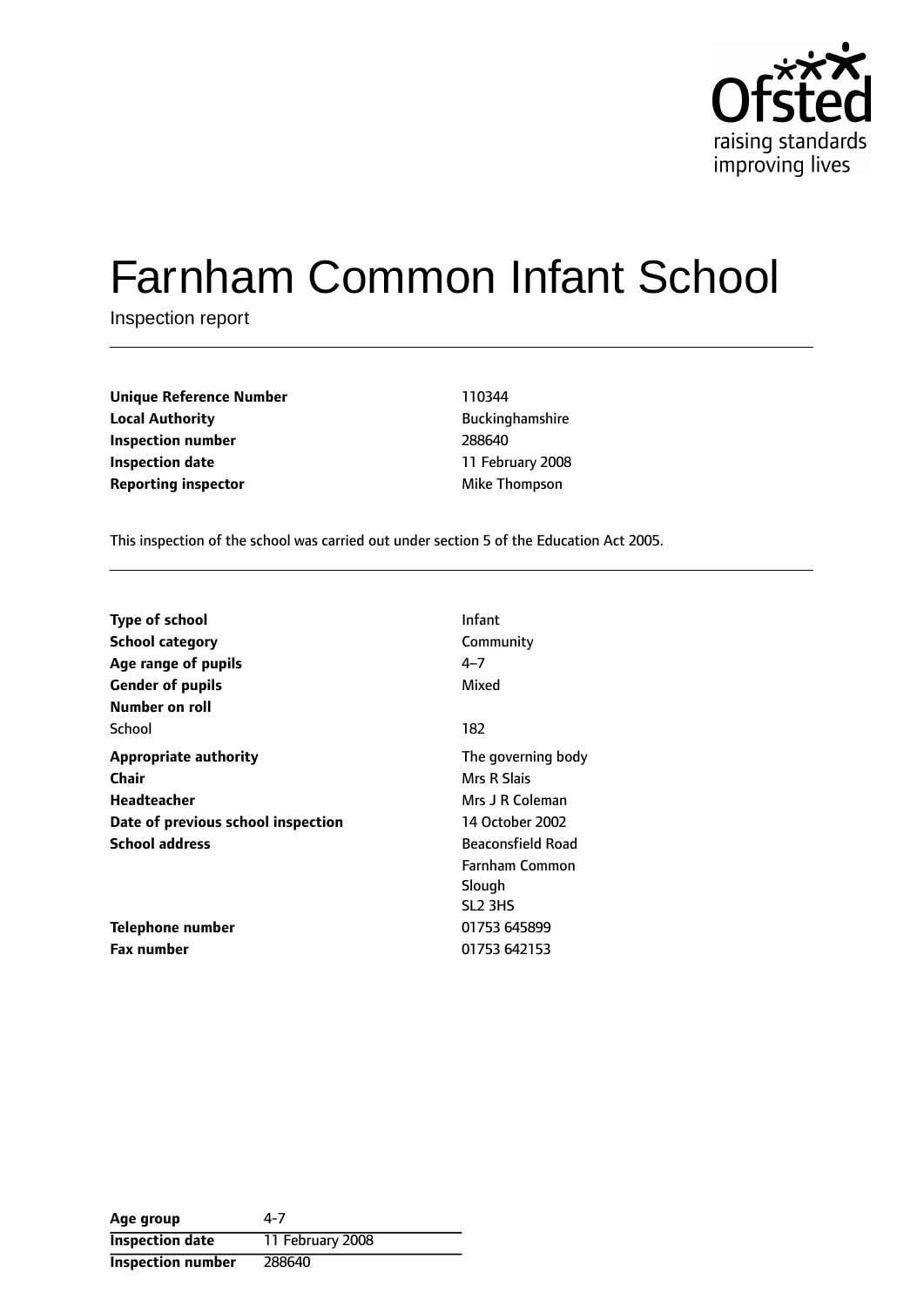.

© Crown copyright 2008

#### Website: www.ofsted.gov.uk

This document may be reproduced in whole or in part for non-commercial educational purposes, provided that the information quoted is reproduced without adaptation and the source and date of publication are stated.

Further copies of this report are obtainable from the school. Under the Education Act 2005, the school must provide a copy of this report free of charge to certain categories of people. A charge not exceeding the full cost of reproduction may be made for any other copies supplied.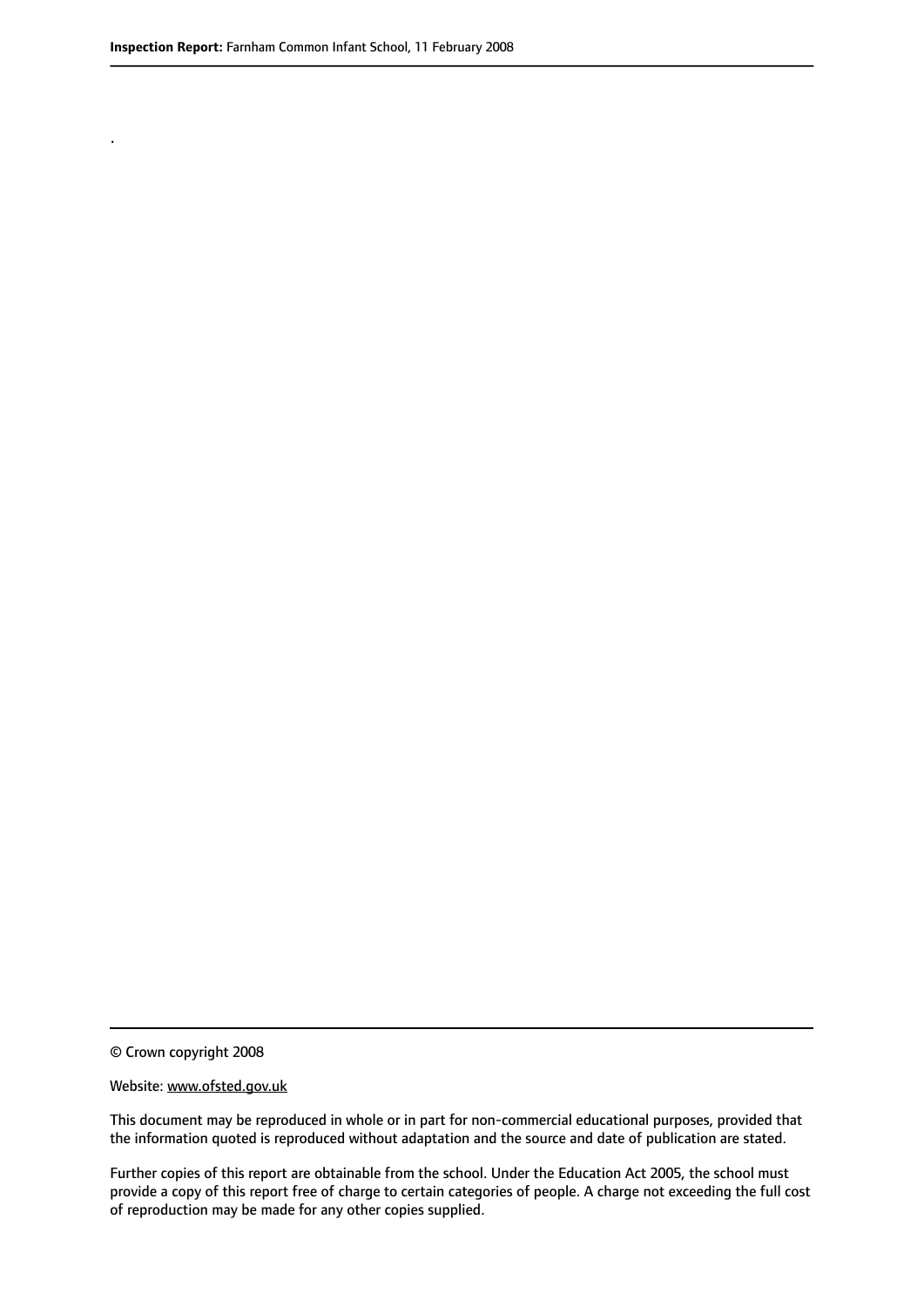## **Introduction**

An Additional Inspector carried out the inspection. The inspector evaluated the overall effectiveness of the school and investigated the quality and standardsin the Foundation Stage. He also focused on how well pupils make progress, with a particular emphasis on writing, and checked on the quality of teaching and the curriculum. The inspector gathered evidence from an analysis of information and data about pupils' achievements provided by the school, observations of parts of lessons, and analysed parents' questionnaires. He held discussions with the headteacher, the Foundation Stage coordinator, subject coordinators for the core subjects of English, mathematics, science and information and communication technology (ICT), the chair and vice-chair of governors, and pupils. The inspector did not investigate other aspects of the school's work in detail, but found no evidence to suggest that the school's own assessments, as given in its self-evaluation, were not justified. These judgements have been included, where appropriate, in this report.

#### **Description of the school**

Farnham Common Infant School is smaller than the average size for a primary school. It has six classes, two for each year group from Reception to Year 2, plus a Nursery, which takes children for the morning session each day. Most pupils are of White British heritage, and are generally from advantaged home circumstances. The proportion with learning difficulties and disabilities (LDD) is below average. Many of these pupils require specific help with one or more facets of their learning, such as being able to pay greater attention, and need extra help to prevent them from falling behind. A few have more severe difficulties, but there are currently no pupils with a statement of special educational need. The school has the Healthy Schools Award and Investors in People status.

#### **Key for inspection grades**

| Grade 1 | Outstanding  |
|---------|--------------|
| Grade 2 | Good         |
| Grade 3 | Satisfactory |
| Grade 4 | Inadequate   |
|         |              |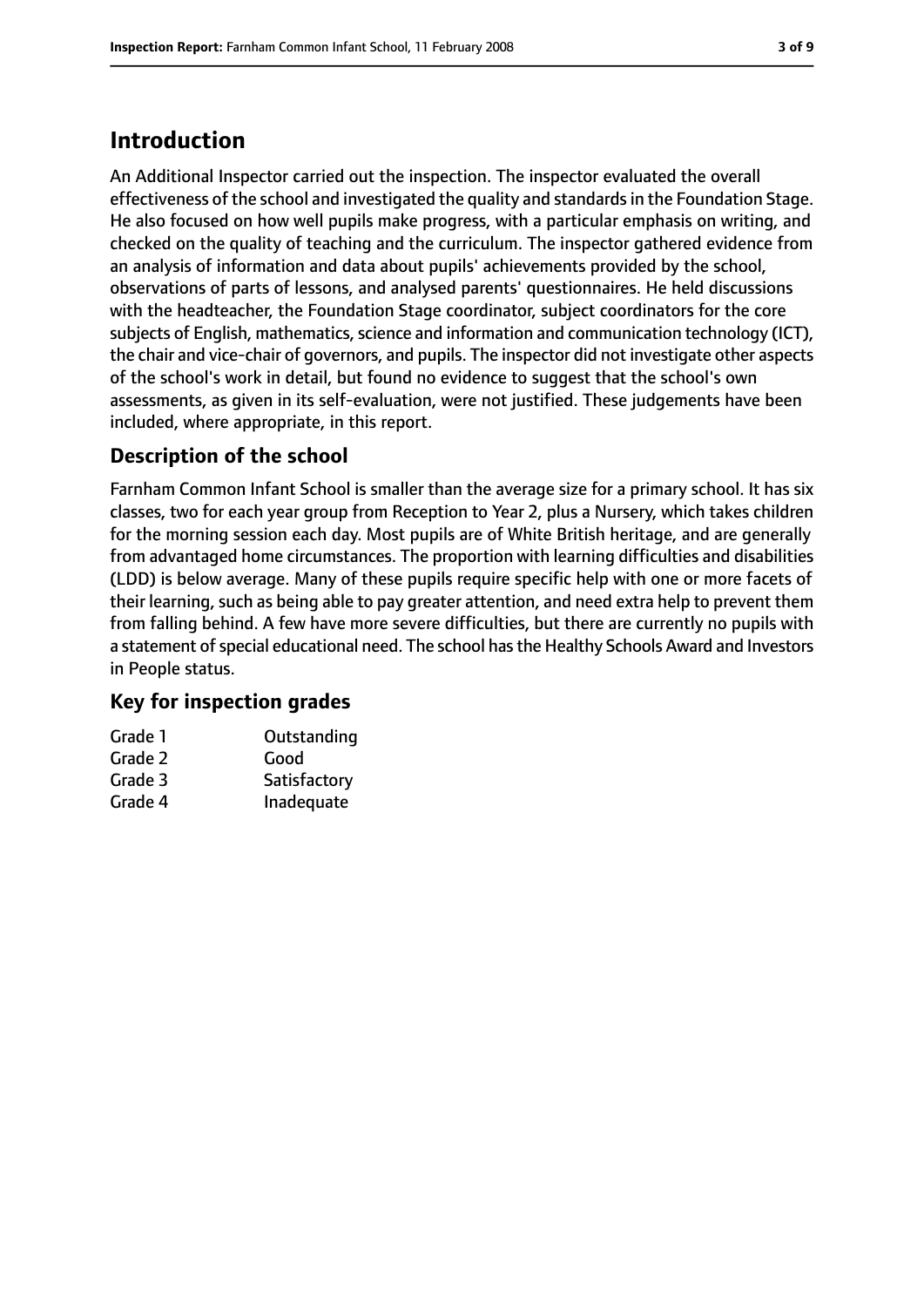## **Overall effectiveness of the school**

#### **Grade: 2**

Farnham Common is a good school with some outstanding features. 'There is a lovely environment and the teachers provide a safe and; comfortable place for the children to learn,' typifies the overwhelmingly positive comments received from parents. They are right. Securely underpinning all of the school's work is the high quality care, guidance and support for pupils and a strong commitment to the development of the 'whole child'.

It is a good school because it is effective in ensuring that pupils achieve well. It moves children from above average starting points when they join the Nursery to attain standards that are, overall, significantly above the national average by the end of Year 2. Standards in reading are very high. Pupils' excellent reading skills help them to do well in a range of other subjects. In mathematics, for example, the school focuses strongly on developing pupils' skills in solving problems and, through their confident, competent reading, they quickly work out what is required of them. Standards in mathematics are, consequently, well above the national average. Standards in writing are not as high, but are above average. The school is working hard to improve matters and has put in place a wide range of strategies designed to develop pupils' writing skills. These include clear individual targets for pupils to achieve, which are designed to address identified weaknesses and move pupils to the next level of attainment. This excellent academic guidance gives the pupils a clear understanding of what they have to do to write better, such as correctly using question and exclamation marks. However, one pupil summed up the feelings of her friends when saying, 'I like writing, but don't always enjoy what the teachers want us to write about. I wish I had more chances to write my own stories'.

Pupils' eagerness to learn and their love of being at school are key factors in the good progress they make in all subjects. They enjoy challenge, and the good teaching that they receive generally ensures that they are not disappointed. As one pupil put it, 'I like my work, it's hard and I like hard things!' However, when teachers focus more on the activities provided than on the intended learning, pupils make less progress. For example, the use of a series of photocopied worksheets provides good opportunities for pupils to practise their skills, but does not always challenge the more able enough. Skilled teaching assistants provide good quality help for the pupils in need of an extra boost or support in helping them understand or concentrate, and this enables them to keep up with their classmates. The generally good levels of challenge provided for pupils are not confined to the core subjects and are evident, for example, in the high standards of artwork displayed around the school.

Pupils benefit from many interesting and exciting activities, enriched through a wide range of visits to places of interest. The school also makes good use of the expertise of visitors to support regular themed weeks. Music Week, for example, always includes a live performance for the pupils to enjoy. There is a strong emphasis on ensuring that pupils have an excellent understanding of the importance of keeping safe and living healthy lives. During the inspection, the theme of 'healthy living' permeated the curriculum, and pupils benefited from specialist tuition in physical education. The interactive whiteboards in all classes provide many opportunities for teachers and pupils to use ICT as a tool for learning. However, the ratio of computers to pupils falls well short of the national norm. This limits the frequency with which pupils can practise the skills learned, and is one of the reasons why the curriculum is good rather than outstanding.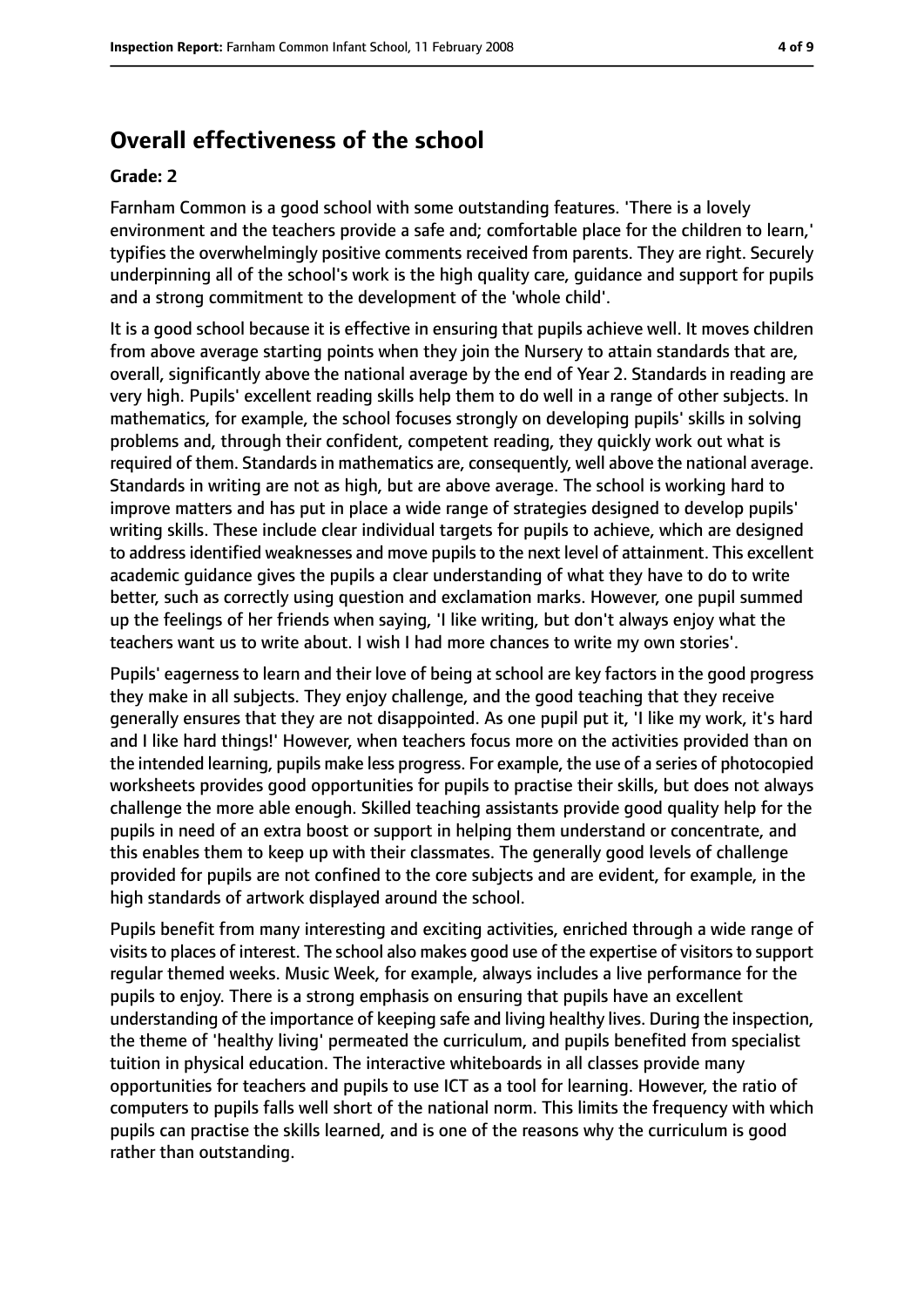An excellent feature of the school, and one that contributes strongly to the outstanding climate for learning evident in all classes, is the high quality of pupils' personal development. One of its many outstanding facets is the pupils' contribution to the school community. They are happy to help others, for example, when acting as playground leaders. Pupils also show a keen awareness of the wider community. This is promoted effectively in a variety of ways, including regular fundraising for charities. The empathy shown by pupils for those less fortunate than themselves contributes strongly to their excellent spiritual, moral, social and cultural development. Behaviour is also excellent. The pupils acknowledge that there are sometimes occasions when a few pupils misbehave, but they are mature enough to appreciate that this is part of learning to get on with others. In lessons, and when moving around the school, pupils behave impeccably, even when not closely supervised.

The driving force in ensuring that pupils reach their potential is the outstanding leadership provided by the headteacher. She knows her pupils' learning needs well because the systems for checking on their progress are thorough. She enjoys the enthusiastic support of the good staff team. Governors provide strong support and challenge through their interest and involvement. At all levels, there is a strong commitment to continuous improvement and robust systems to help ensure that this happens. The school is, therefore, well placed to make further progress.

#### **Effectiveness of the Foundation Stage**

#### **Grade: 2**

Effective leadership, together with the good teamwork between adults, helps ensure that the children make a good start to their education. Teaching reflects a secure understanding of how very young children learn. Teachers plan the activities well, and children have many opportunities to make choices and develop their social skills and confidence. The highly practical approach to learning effectively promotes all aspects of children's development. However, the children are unable to make a seamless transition between indoor and outdoor activities in the Reception classes because the outdoor area is still being developed. Planning does not yet place enough focus on the integration of indoor and outdoor learning. In both Nursery and Reception, the children enjoy a great deal of individual attention, and staff are adept at looking at what needs to be done to help each individual to improve.

#### **What the school should do to improve further**

- Develop the work already in progress to improve pupils' skills as writers and give the pupils more choice in the content of their writing.
- Ensure the seamless integration of children's indoor and outdoor learning throughout the Foundation Stage.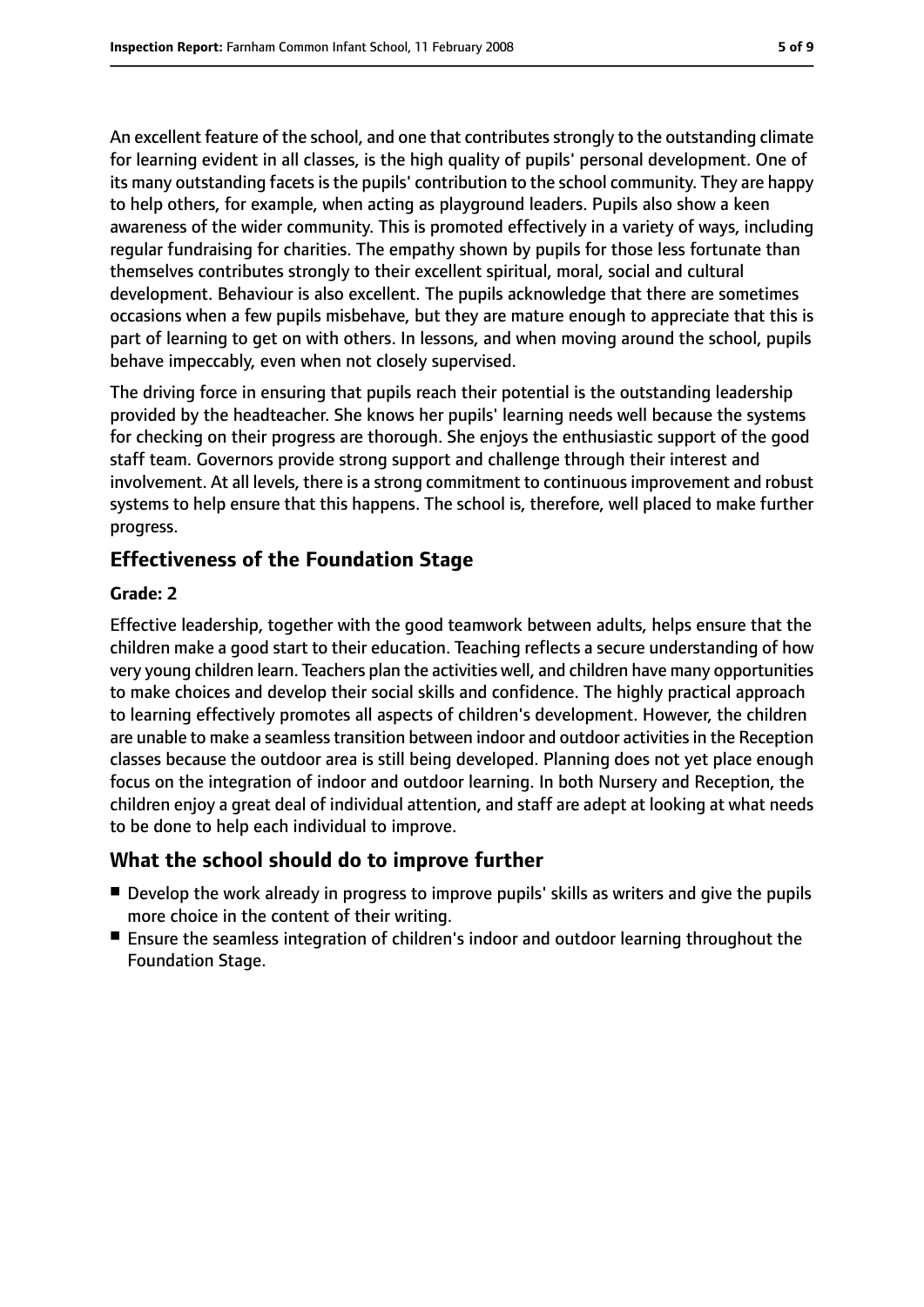**Any complaints about the inspection or the report should be made following the procedures set out in the guidance 'Complaints about school inspection', which is available from Ofsted's website: www.ofsted.gov.uk.**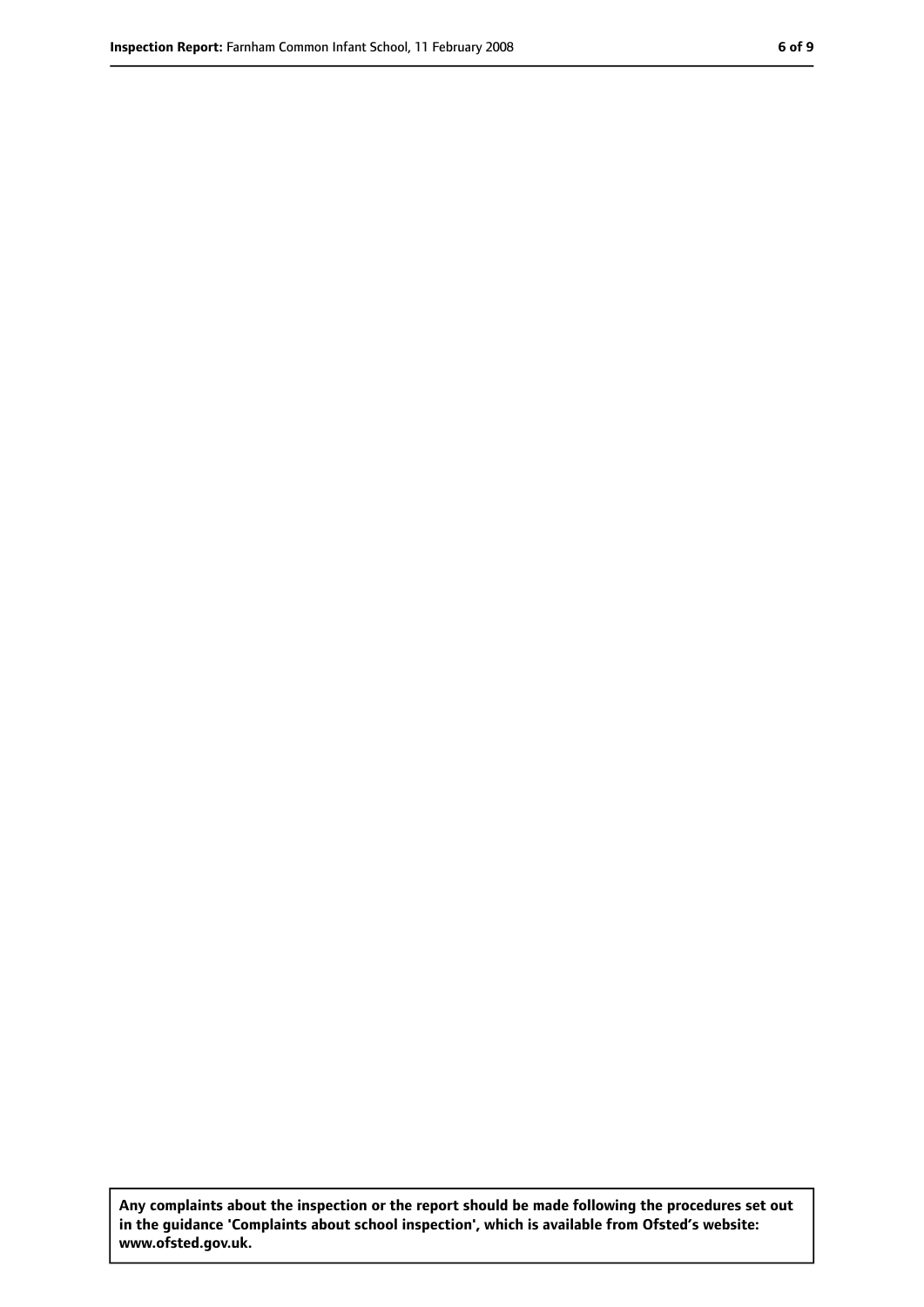## **Inspection judgements**

| $^{\backprime}$ Key to judgements: grade 1 is outstanding, grade 2 good, grade 3 satisfactory, and | <b>School</b>  |
|----------------------------------------------------------------------------------------------------|----------------|
| arade 4 inadequate                                                                                 | <b>Overall</b> |

### **Overall effectiveness**

| How effective, efficient and inclusive is the provision of education, integrated<br>care and any extended services in meeting the needs of learners? |     |
|------------------------------------------------------------------------------------------------------------------------------------------------------|-----|
| Effective steps have been taken to promote improvement since the last<br>inspection                                                                  | Yes |
| How well does the school work in partnership with others to promote learners'<br>well-being?                                                         |     |
| The effectiveness of the Foundation Stage                                                                                                            |     |
| The capacity to make any necessary improvements                                                                                                      |     |

#### **Achievement and standards**

| How well do learners achieve?                                                                               |  |
|-------------------------------------------------------------------------------------------------------------|--|
| The standards <sup>1</sup> reached by learners                                                              |  |
| How well learners make progress, taking account of any significant variations between<br>groups of learners |  |
| How well learners with learning difficulties and disabilities make progress                                 |  |

#### **Personal development and well-being**

| How good is the overall personal development and well-being of the<br>learners?                                  |  |
|------------------------------------------------------------------------------------------------------------------|--|
| The extent of learners' spiritual, moral, social and cultural development                                        |  |
| The extent to which learners adopt healthy lifestyles                                                            |  |
| The extent to which learners adopt safe practices                                                                |  |
| How well learners enjoy their education                                                                          |  |
| The attendance of learners                                                                                       |  |
| The behaviour of learners                                                                                        |  |
| The extent to which learners make a positive contribution to the community                                       |  |
| How well learners develop workplace and other skills that will contribute to<br>their future economic well-being |  |

#### **The quality of provision**

| How effective are teaching and learning in meeting the full range of the<br>learners' needs?          |  |
|-------------------------------------------------------------------------------------------------------|--|
| How well do the curriculum and other activities meet the range of needs<br>and interests of learners? |  |
| How well are learners cared for, quided and supported?                                                |  |

 $^1$  Grade 1 - Exceptionally and consistently high; Grade 2 - Generally above average with none significantly below average; Grade 3 - Broadly average to below average; Grade 4 - Exceptionally low.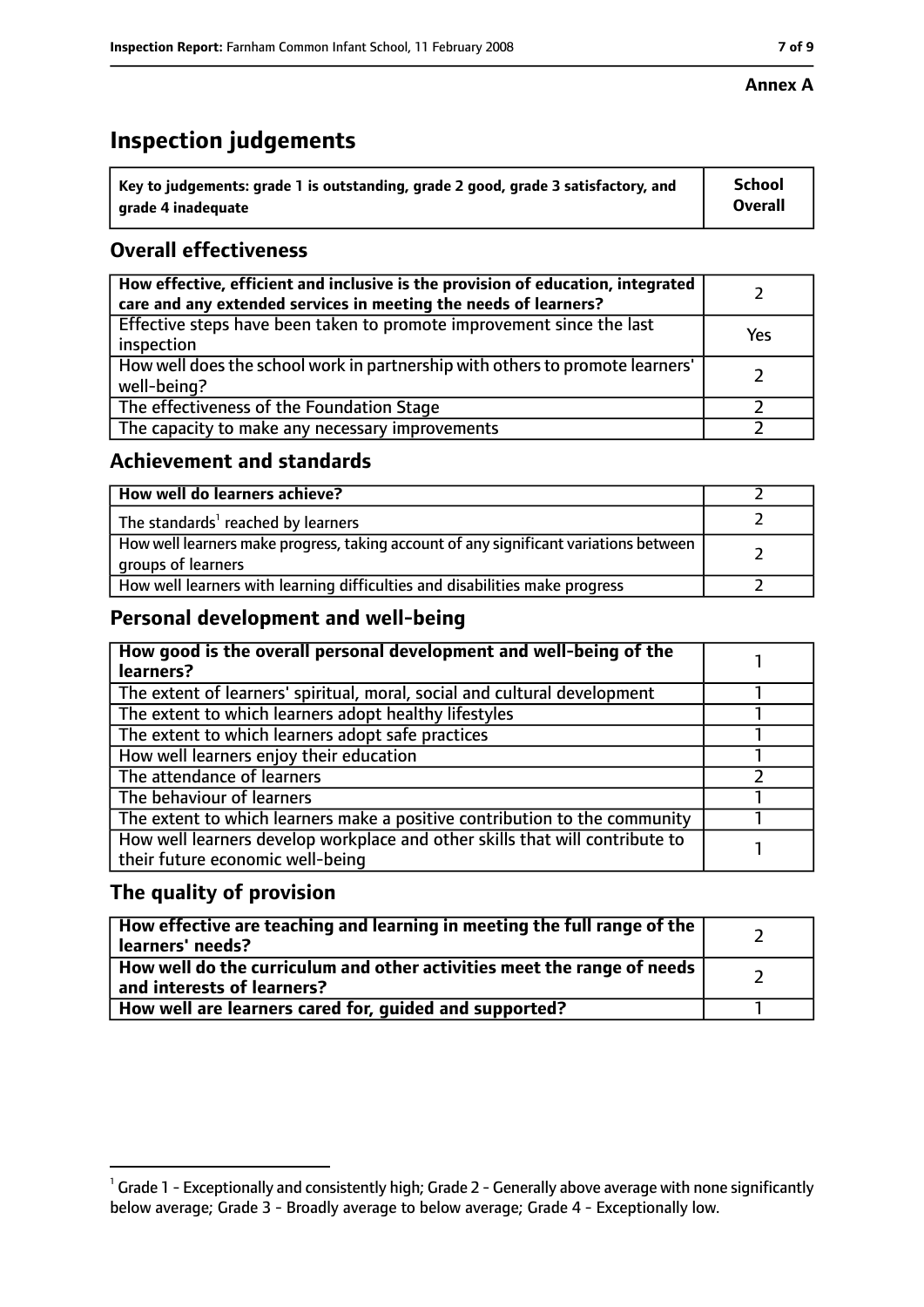# **Leadership and management**

| How effective are leadership and management in raising achievement<br>and supporting all learners?                                              |     |
|-------------------------------------------------------------------------------------------------------------------------------------------------|-----|
| How effectively leaders and managers at all levels set clear direction leading<br>to improvement and promote high quality of care and education |     |
| How effectively leaders and managers use challenging targets to raise standards                                                                 |     |
| The effectiveness of the school's self-evaluation                                                                                               |     |
| How well equality of opportunity is promoted and discrimination tackled so<br>that all learners achieve as well as they can                     |     |
| How effectively and efficiently resources, including staff, are deployed to<br>achieve value for money                                          |     |
| The extent to which governors and other supervisory boards discharge their<br>responsibilities                                                  |     |
| Do procedures for safequarding learners meet current government<br>requirements?                                                                | Yes |
| Does this school require special measures?                                                                                                      | No  |
| Does this school require a notice to improve?                                                                                                   | No  |